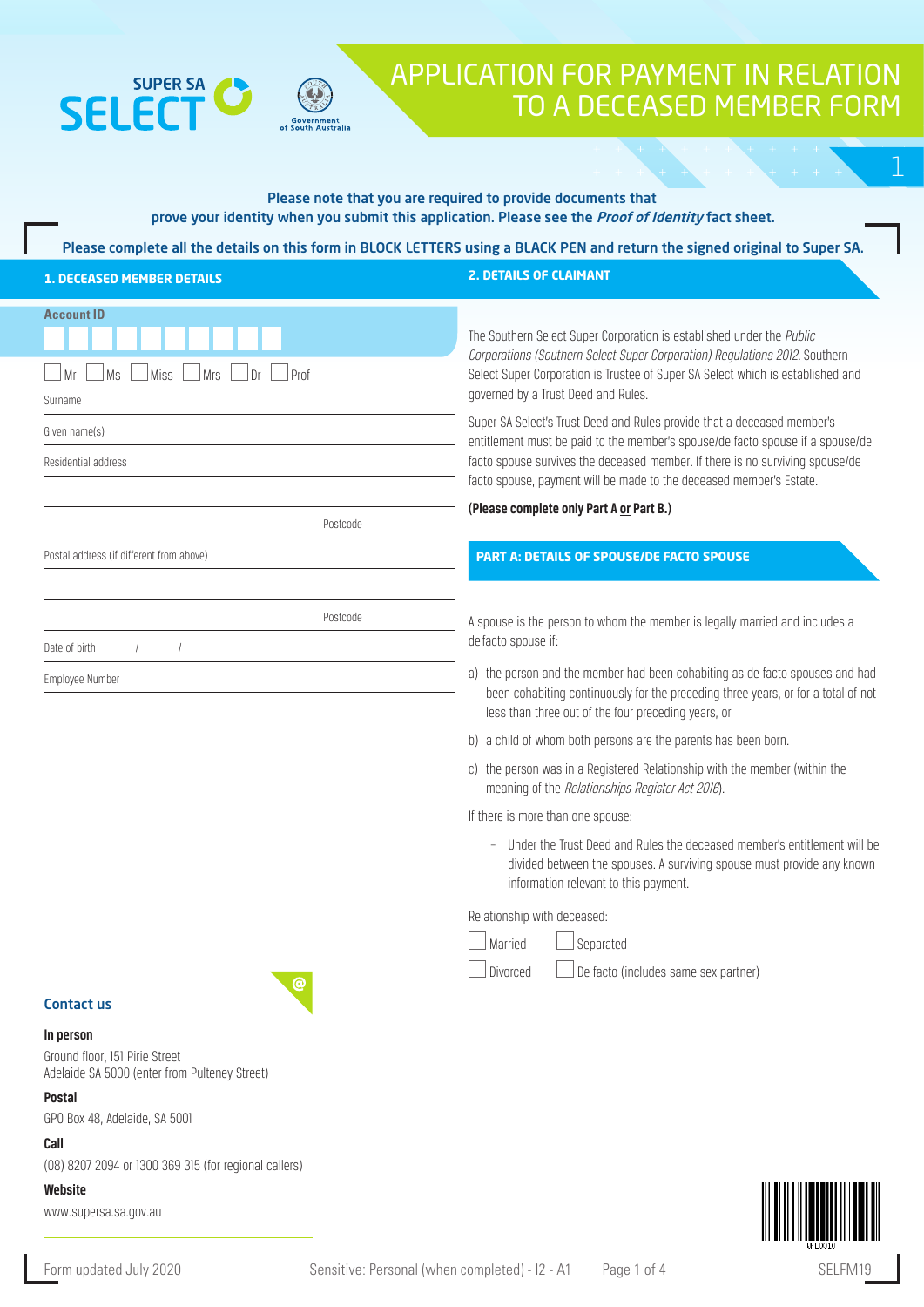# **SUPER SA SFIFC**



# APPLICATION FOR PAYMENT IN RELATION TO A DECEASED MEMBER FORM

2

#### Please note that you are required to provide documents that prove your identity when you submit this application. Please see the *Proof of Identity* fact sheet.

Please complete all the details on this form in BLOCK LETTERS using a BLACK PEN and return the signed original to Super SA.

**PART A: DETAILS OF SPOUSE/DE FACTO SPOUSE (IF APPLICABLE) CONTINUED** 

| Surname                                  |          |
|------------------------------------------|----------|
| Given name                               |          |
| Previous family name (widows only)       |          |
| Residential address                      |          |
|                                          | Postcode |
| Postal address (if different from above) |          |
|                                          | Postcode |
| Telephone                                |          |

### Triple S Insurance

Super SA Select members may have either Death and Total & Permanent Disablement (TPD) Insurance or Death Only Insurance through the Triple S Scheme. Therefore any insurance claim must be made through the Triple S Scheme. To make a claim for Death or TPD Insurance, please contact Super SA.

#### **PART B: DETAILS OF EXECUTOR/ADMINISTRATOR OF THE ESTATE (if no surviving spouse or de facto spouse)**

(Please complete ONLY if there is no surviving spouse/de facto spouse and provide copies of documentary evidence supporting your appointment as executor/administrator.)

Date of birth  $\begin{array}{ccc} \text{1} & \text{1} & \text{1} & \text{1} & \text{1} & \text{1} & \text{1} & \text{1} & \text{1} & \text{1} & \text{1} & \text{1} & \text{1} & \text{1} & \text{1} & \text{1} & \text{1} & \text{1} & \text{1} & \text{1} & \text{1} & \text{1} & \text{1} & \text{1} & \text{1} & \text{1} & \text{1} & \text{1} & \text{1} & \text{1} & \text{1} & \text{1} & \text{1} & \$ 

Name

Contact address

Postcode

Telephone

## **3. MEMBERSHIP OF OTHER SUPER SCHEMES**

At the date of death, was the deceased also a member of:

- $\frac{1}{2}$  Triple S Scheme  $\frac{1}{2}$  Yes  $\frac{1}{2}$  No
- Another SA public sector employment-related super scheme to which the deceased member and their employer contributed?  $\Box$  Yes  $\Box$  No

If yes, please state name of scheme:

## **4. OTHER EVIDENCE**

### **Must be provided before payment can be made.**

 $\Box$  Proof of identity documents

- Death certificate
	- Legal marriage certificate, issued under the Births, Deaths and Marriages Act 1996 (if applicable)

 $\Box$  Statutory declarations supporting de facto spouse status (if applicable), forms available from Super SA

- Statutory declaration by applicant
- Statutory declaration by independent person

\*Certified copies are copies authorised, or stamped as being true copies of the originals, by a person or agency recognised by the law of the state in which they are certified. These include: a Justice of the Peace, Commissioner for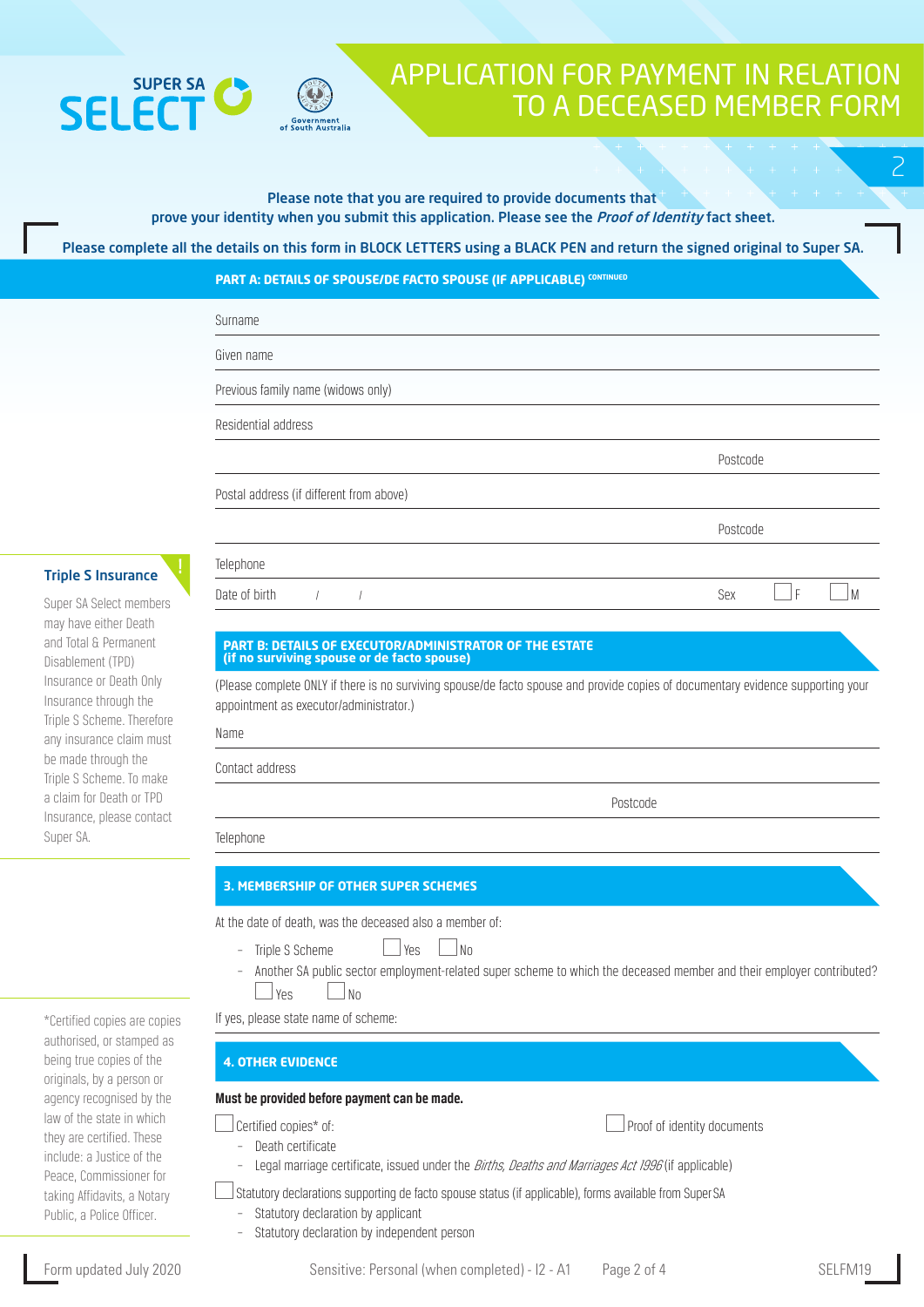



3

| If you are eligible to receive a payment, you can choose from the following payment options<br>@<br>Important<br>If you wish to nominate a bank<br>of identity documents. See Proof of Identity fact sheet attached.<br>to, we require you to provide a bank<br>I am the spouse/de facto spouse of the deceased member and wish to roll over my entitlement <sup>i</sup> into:<br>statement (eq a printed statement<br>the Super SA Income Stream (min \$30,000). Please also complete an Application to Purchase form, available in the Income<br>or online statement from a bank or<br>Stream PDS.<br>credit union) for the account. These<br>statements need to be current (ie<br>less than 12 months old) and must<br><b>Electronic transfer of funds</b><br>show your BSB, account number<br>Complete this section if you wish to have all or part of your entitlement paid directly to you via electronic funds transfer.<br>and your full name on the account.<br>@<br><b>Complete the following:</b><br><b>Please note</b><br>Payments cannot be made to third<br>Name of financial institution<br>party accounts, credit cards or<br>overseas accounts.<br><b>Branch</b><br>Super SA does not accept<br>responsibility for rejection of<br>Account name (account holder name)<br>transfer due to incorrect account<br>details being provided by you.<br>When completing your account<br>BSB number (compulsory)<br>details, please use numbers only.<br>Characters and symbols will not be<br>recognised.<br>Account number<br>For more information, contact your<br>financial institution.<br>another income stream account<br>Name of rollover income stream fund<br>New policy/member number<br>Rollover income stream fund ABN<br>Rollover income stream fund USI |                                     | Please complete all the details on this form in BLOCK LETTERS using a BLACK PEN and return the signed original to Super SA.<br><b>5. PAYMENT OPTIONS</b> |   |  |
|--------------------------------------------------------------------------------------------------------------------------------------------------------------------------------------------------------------------------------------------------------------------------------------------------------------------------------------------------------------------------------------------------------------------------------------------------------------------------------------------------------------------------------------------------------------------------------------------------------------------------------------------------------------------------------------------------------------------------------------------------------------------------------------------------------------------------------------------------------------------------------------------------------------------------------------------------------------------------------------------------------------------------------------------------------------------------------------------------------------------------------------------------------------------------------------------------------------------------------------------------------------------------------------------------------------------------------------------------------------------------------------------------------------------------------------------------------------------------------------------------------------------------------------------------------------------------------------------------------------------------------------------------------------------------------------------------------------------------------------------------------------------------------|-------------------------------------|----------------------------------------------------------------------------------------------------------------------------------------------------------|---|--|
|                                                                                                                                                                                                                                                                                                                                                                                                                                                                                                                                                                                                                                                                                                                                                                                                                                                                                                                                                                                                                                                                                                                                                                                                                                                                                                                                                                                                                                                                                                                                                                                                                                                                                                                                                                                |                                     |                                                                                                                                                          |   |  |
|                                                                                                                                                                                                                                                                                                                                                                                                                                                                                                                                                                                                                                                                                                                                                                                                                                                                                                                                                                                                                                                                                                                                                                                                                                                                                                                                                                                                                                                                                                                                                                                                                                                                                                                                                                                | account for your benefit to be paid | I wish to have the entitlement paid directly. (Please complete your financial institution details below and provide the required proof                   |   |  |
|                                                                                                                                                                                                                                                                                                                                                                                                                                                                                                                                                                                                                                                                                                                                                                                                                                                                                                                                                                                                                                                                                                                                                                                                                                                                                                                                                                                                                                                                                                                                                                                                                                                                                                                                                                                |                                     |                                                                                                                                                          |   |  |
|                                                                                                                                                                                                                                                                                                                                                                                                                                                                                                                                                                                                                                                                                                                                                                                                                                                                                                                                                                                                                                                                                                                                                                                                                                                                                                                                                                                                                                                                                                                                                                                                                                                                                                                                                                                |                                     |                                                                                                                                                          |   |  |
|                                                                                                                                                                                                                                                                                                                                                                                                                                                                                                                                                                                                                                                                                                                                                                                                                                                                                                                                                                                                                                                                                                                                                                                                                                                                                                                                                                                                                                                                                                                                                                                                                                                                                                                                                                                |                                     |                                                                                                                                                          | @ |  |
| If the income stream fund has no USI then please provide the following information:                                                                                                                                                                                                                                                                                                                                                                                                                                                                                                                                                                                                                                                                                                                                                                                                                                                                                                                                                                                                                                                                                                                                                                                                                                                                                                                                                                                                                                                                                                                                                                                                                                                                                            |                                     |                                                                                                                                                          |   |  |
| Cheques to be made payable to<br>Postal address of rollover income stream fund                                                                                                                                                                                                                                                                                                                                                                                                                                                                                                                                                                                                                                                                                                                                                                                                                                                                                                                                                                                                                                                                                                                                                                                                                                                                                                                                                                                                                                                                                                                                                                                                                                                                                                 |                                     |                                                                                                                                                          |   |  |
|                                                                                                                                                                                                                                                                                                                                                                                                                                                                                                                                                                                                                                                                                                                                                                                                                                                                                                                                                                                                                                                                                                                                                                                                                                                                                                                                                                                                                                                                                                                                                                                                                                                                                                                                                                                |                                     |                                                                                                                                                          |   |  |

If you choose to roll over to a Super SA Income Stream or another income stream account, the amount rolled over is subject to caps.

Please note that you are required to provide documents that prove your identity (Section 6) when you submit this application.

Please refer to the Proof of Identity fact sheet for more information.